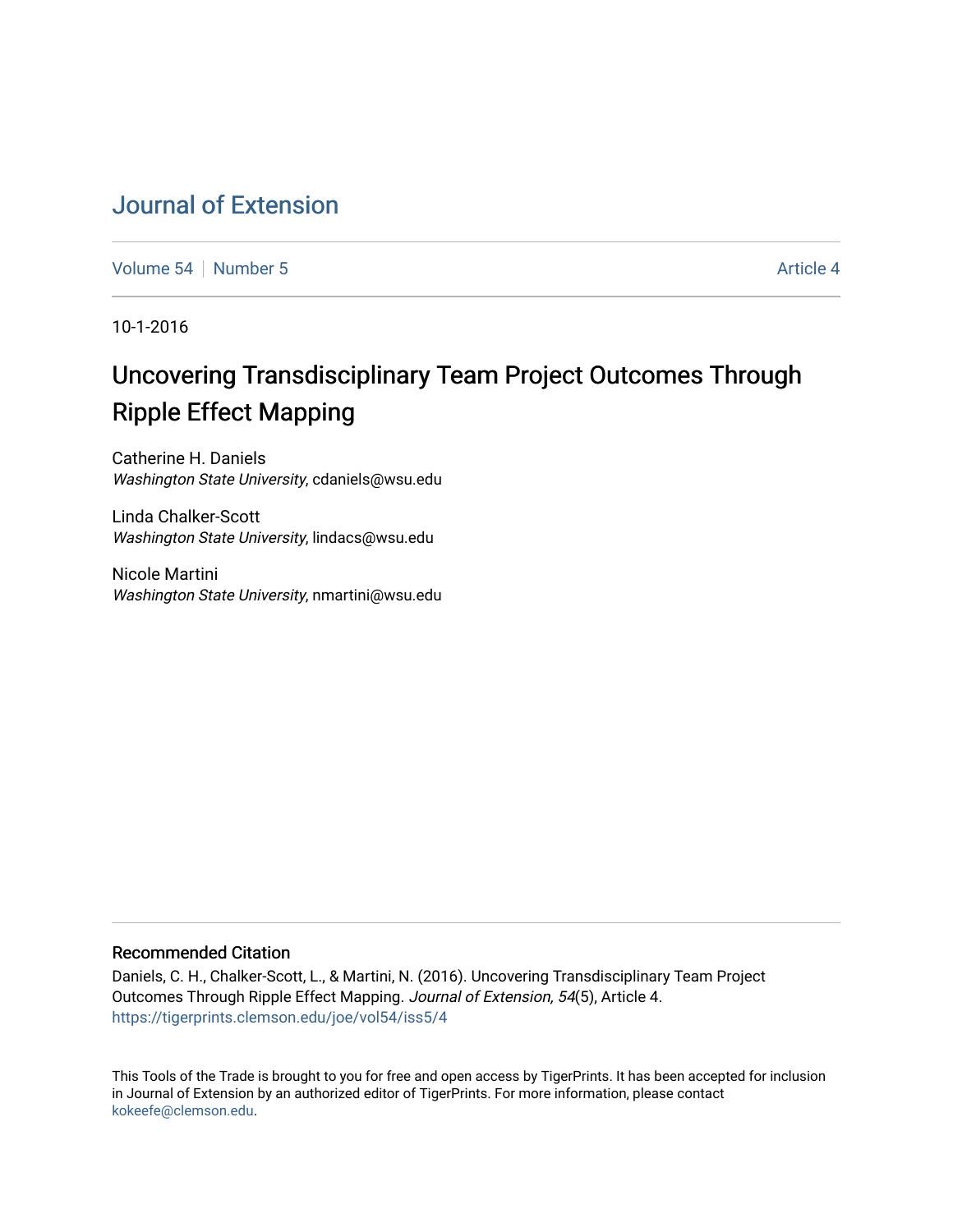

**October 2016 Volume 54 Number 5 Article # 5TOT1 Tools of the Trade**

## **Uncovering Transdisciplinary Team Project Outcomes Through Ripple Effect Mapping**

#### **Abstract**

The Garden Team at Washington State University is a transdisciplinary, geographically dispersed group of faculty and staff. As with many such teams, member retention requires effort, as busy individuals may not see the overall benefits of active team membership. Ripple effect mapping is a strategy that can illustrate the tangible and often unexpected results of virtual team efforts. Not only are the data-rich results useful to individuals during their annual reporting activities, they also serve to strengthen collegial ties and enhance esprit de corps.

**Catherine H. Daniels** Associate Professor [cdaniels@wsu.edu](mailto:cdaniels@wsu.edu)

**Linda Chalker-Scott** Associate Professor [lindacs@wsu.edu](mailto:lindacs@wsu.edu)

**Nicole Martini** Extension Specialist [nmartini@wsu.edu](mailto:nmartini@wsu.edu)

Washington State **University** Puyallup, Washington

## **Introduction**

Extension teams have reported that the impact levels of programs they deliver to clientele are critically important indicators of success (Kelbaugh & Earnest, 2008). This perspective leads to an important question: How does one best capture and document those impact levels so that team members can accurately gauge their individual and overall program successes?

Impact evaluations, whether expressly naming the logic model as their basis (Rennekamp & Arnold, 2009) or not (Jayaratne, Bradley, & Driscoll, 2009), focus on quantitative documentation of a project's objective-driven intended outcome(s). This approach is very useful when the evaluators are using survey tools and all intended outcomes are known and can be measured—either directly or through a strong indicator.

Critical incident technique is a qualitative method that involves gathering descriptive data through one-on-one storytelling interviews or open-ended questionnaires (O'Neill, 2013). This technique also is a useful, and inexpensive, approach that allows for the discovery of data that may be missed with the use of forced-choice survey methods. The disadvantage derives from possible issues with individual respondents' recall of all relevant facts.

Ripple effect mapping (REM) is also a qualitative method for conducting impact evaluation, but it involves a group brainstorming process. The benefits include interview efficiency (e.g., one vs. many), the capturing of both intended and unintended effects (e.g., positive, negative, and providential), and team motivation (Kollock, Flage, Chazdon, Paine, & Higgins, 2012). REM is often used with community focus groups (Darger, 2014; Emery, Higgins, Chazdon, & Hansen, 2015; Martin, Leuci, & Stewart, 2014). For the effort described in this article, we applied the tool to the Washington State University (WSU) Extension Garden Team (GTeam), a transdisciplinary, geographically dispersed group of Extension educators focused on developing statewide gardening content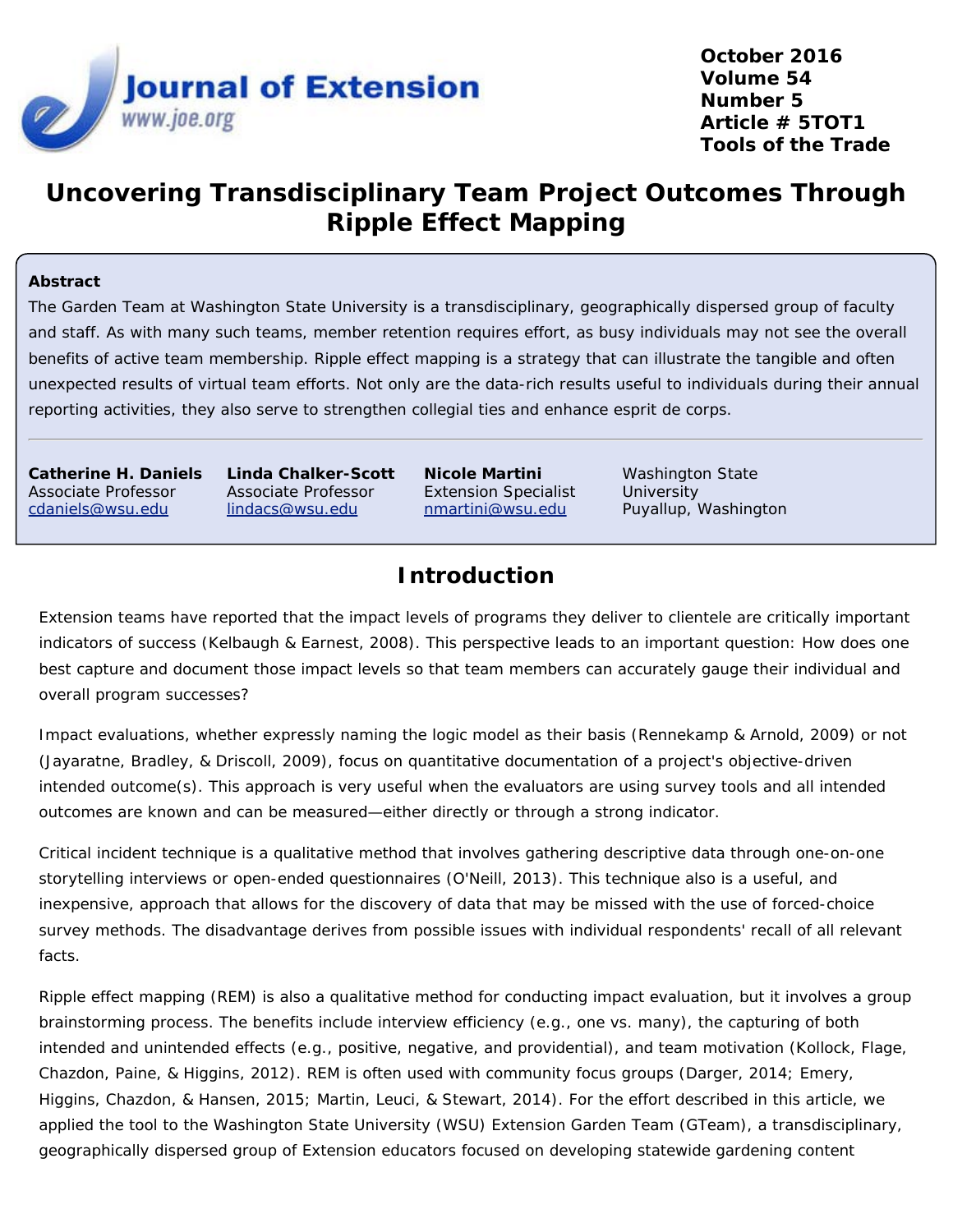We felt the REM approach was appropriate because individual GTeam members may be statewide discipline specialists, county Extension educators, or graduate students; may be tenured or nontenured; may be assigned to a rural area or a densely populated urban area; and may have significant administrative responsibilities in addition to duties associated with developing gardening content. In short, on the basis of geographic locations and unique job descriptions, team members have differing levels of contribution to team projects and different descriptions of "success."

Our purpose in using REM was to simultaneously identify the reach of our program in a way that assisted discussion of future projects and inform team members as to the overall impacts of their individual efforts.

## **Mapping Process**

In 2014 we undertook a 2-day training session to learn how to apply and interpret REM. Prior to the GTeam's 2015 all-hands meeting, the leadership committee sent members a handout describing REM as well as a copy of the 2012 article by Kollock et al.

At the meeting, an activity moderator explained the value of a whole-group brainstorming process—specifically, that one person's statement may trigger another person's memory of a related or different activity/outcome that also should be captured as a project impact. We then posed to team members the question "What outcomes have happened as a result of GTeam formation?" and asked them to reply aloud. The moderator wrote all replies on giant self-stick sheets of paper attached to the wall—so that everyone could see the map as it was being constructed—while the recorder entered the information into XMind, a commercial computer software program. The brainstorming activity concluded at 90 min with an oral recap of the handwritten map by the activity moderator.

As a second step of the mapping exercise, team members were given the instruction "Write one anecdote or testimonial that clearly explains how being a member of the Gardening Team has affected you or your program." Replies could be either positive or negative.

During the event, 14 of 15 team members participated in the mapping exercise and provided testimonials.

### **Results**

As a group, GTeam members identified five major outcomes that had resulted from GTeam formation: a new web page, new collaborations, an increased number of peer-reviewed publications (content), professional development/advancement opportunities, and an improved perspective from administration as regarded being a GTeam member. Every member experienced one or more of the outcomes indicated on the map (Figure 1).

#### **Figure 1.**

Ripple Effect Mapping Results of Garden Team Brainstorming Session Using XMind Software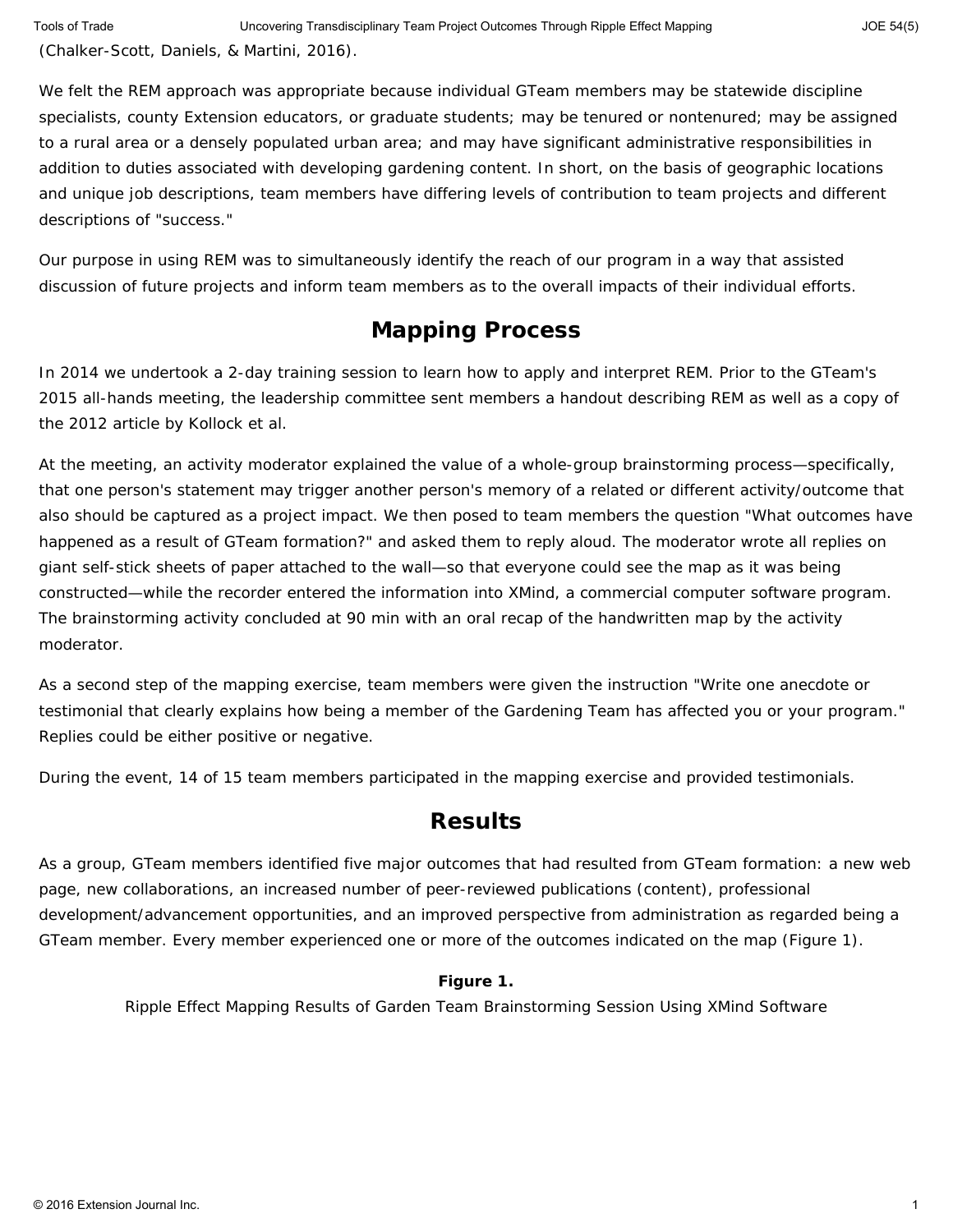



### **Impacts**

Active membership in the GTeam increased the number of new collaborations, both within WSU and with local, state, and federal entities, through a variety of mechanisms. These collaborations resulted in new partnerships, grants, and recognition awards. Peer-reviewed content on the gardening.wsu.edu web page increased, resulting in better support of Extension master gardener volunteers. Many GTeam members oversee local Extension master gardener communities; thus, providing better content does not just generate a sense of satisfaction; it also directly assists team members in their work outside the team. Interestingly, members reported receiving unexpected but significant value in professional development and advancement, through increased opportunities for collaboration on grants and publications, from working in a synergistic atmosphere and attending in-house training on new techniques and educational tools.

Anecdotes about how being a member of the GTeam had affected individuals included the following remarks:

- "Sharing content of the GTeam's work increased local master gardener's awareness of WSU's ongoing effort to bring research-based information to home gardeners. An unanticipated benefit has been to build morale among the [master gardeners], who see it as an investment in providing them with the tools they need . . . they see it as a vote of confidence and that the university values public outreach and their work."
- "I have become a productive publisher of Extension materials. I've developed several beneficial collaborations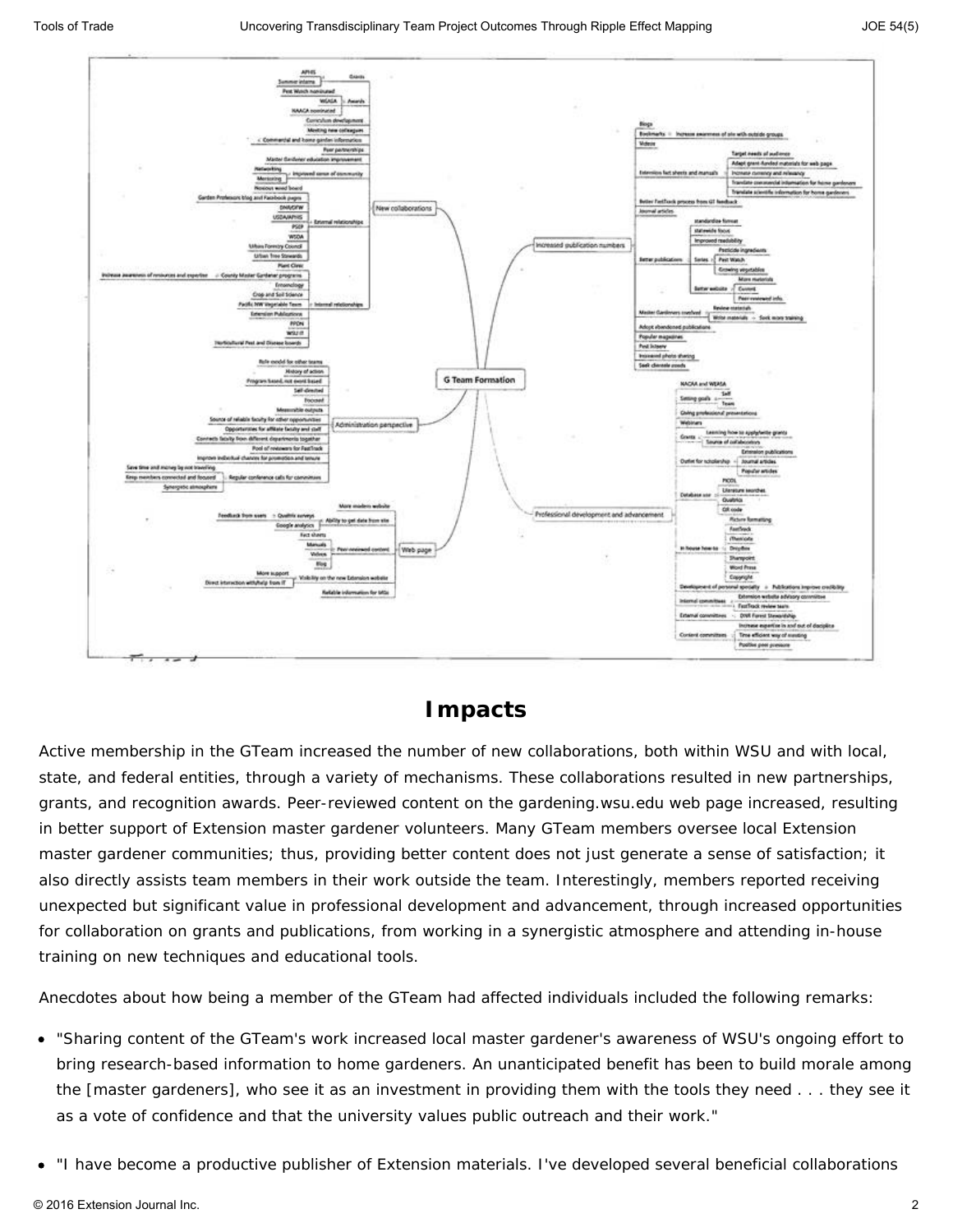with other team members, so [I] have felt less isolated and more valued."

- "I have learned how to write peer-reviewed publications and am increasing my personal knowledge of content matter through the research I do to develop these publications."
- "Meeting other committee members and interacting with them makes it easier to make connections on topics other than my own discipline, which allows me to fill gaps."

### **Conclusions**

REM is a broadly useful tool, not only for capturing outcomes of complex projects but also for building esprit de corps among transdisciplinary, geographically dispersed team members. Focusing on the work of their specific committees means that individuals sometimes are unaware of other committees' successes. Although members often assist each other, even across committees, they are not always aware of how significant that contribution may be or how important their active participation in the GTeam is. Participating as a full group in the mapping exercise allowed members to step back and view individual contributions as part of a much larger whole, as well as grasp the full program's impact.

### **References**

Chalker-Scott, L., Daniels, C. H., & Martini, N. (2016). Creating teams increases Extension educator productivity. *Journal of Extension*, *54*(3) Article 3IAW1. Available at:<https://joe.org/joe/2016june/iw1.php>

Darger, M. (2014). Capturing the ripples from community-driven business retention and expansion programs. *Journal of Extension*, *52*(2) Article 2TOT6. Available at:<https://www.joe.org/joe/2014april/tt6.php>

Emery, M., Higgins, L., Chazdon, S., & Hansen, D. (2015). Using ripple effect mapping to evaluate program impact: Choosing or combining the methods that work best for you. *Journal of Extension*, *53*(2) Article 2TOT1. Available at:<https://www.joe.org/joe/2015april/tt1.php>

Jayaratne, K. S. U., Bradley, L. K., & Driscoll, E. A. (2009). Impact evaluation of integrated Extension programs: Lessons learned from the community gardening program. *Journal of Extension*, *47*(3) Article 3TOT3. Available at: <https://www.joe.org/joe/2009june/tt3.php>

Kelbaugh, B. M., & Earnest, G. W. (2008). Indicators of success for teamwork: What Extension professionals need to excel as team members. *Journal of Extension*, *46*(4) Article 4FEA6. Available at: <https://www.joe.org/joe/2008august/a6.php>

Kollock, D. H., Flage, L., Chazdon, S., Paine, N., & Higgins, L. (2012). Ripple effect mapping: A "radiant" way to capture program impacts. *Journal of Extension*, *50*(5) Article 5TOT6. Available at: <https://www.joe.org/joe/2012october/tt6.php>

Martin, M. J., Leuci, M., & Stewart, M. (2014). Challenges of engaging local stakeholders for statewide program development process. *Journal of Extension*, *52*(1) Article 1TOT8. Available at: <https://joe.org/joe/2014february/tt8.php>

O'Neill, B. (2013). Assessing program impact with the critical incident technique. *Journal of Extension*, *51*(3) Article 3TOT2. Available at:<https://www.joe.org/joe/2013june/tt2.php>